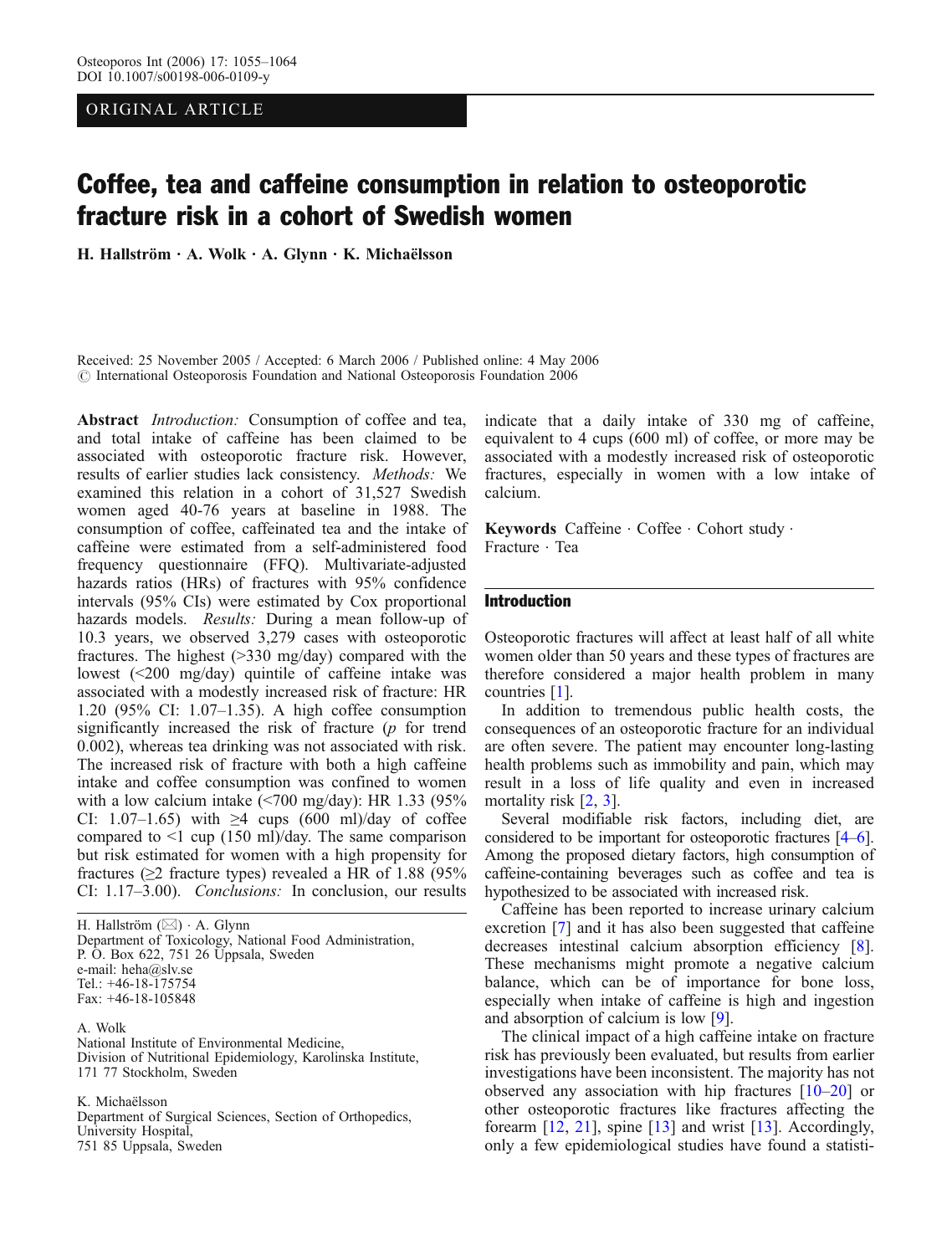cally significant association between high consumption of caffeine and an increased risk of hip fractures [\[21](#page-8-0)–[24](#page-8-0)] or fractures of the wrist [[12](#page-8-0)]. However, only one previous study [[24\]](#page-8-0) has considered the conceivable modifying effect of calcium intake on the risk of fracture associated with a high consumption of caffeine even though this interaction has been suggested in a study with bone mineral density as outcome [\[25\]](#page-8-0).

Regarding tea, both a decreased risk of osteoporotic fractures [\[17,](#page-8-0) [20](#page-8-0)] and a decreased risk of low bone mineral density (BMD) have been reported [\[26](#page-8-0)–[28\]](#page-8-0).

The Swedish population, like the populations in the other Nordic countries, has a high consumption of coffee per capita in an international comparison, whereas the intake of tea is generally low [\[29\]](#page-8-0). In Sweden the per capita consumption of roasted coffee reached over 11 kg in 1976 and then declined to approximately 9 kg in 2004 [\[29,](#page-8-0) [30\]](#page-8-0). In most other countries, except for Finland, the per capita consumption is lower than in Sweden, for example 3.3, 4.4 and 7.1 kg in Ireland, France and the Netherlands, respectively [[30](#page-8-0)]. In the United States the per capita consumption of roasted coffee was 4.5 kg in 1994 [[29](#page-8-0)]. In this context it should be stressed that volumes of cups can vary considerably between different countries, as also the types of coffee used, dosages and preparation methods, which are likely to introduce uncertainty when comparing consumption patterns between countries.

Since a substantial proportion of the Swedish population are high consumers of coffee (and thus caffeine), this country should be an appropriate setting to study the relationship between coffee and caffeine and risk of osteoporotic fractures.

The principal aim of this study was to investigate the association between consumption of coffee, caffeinated tea and caffeine intake and the risk of incident osteoporotic fractures in a large prospective population-based cohort of Swedish women, 40–76 years old at the start of the study. A secondary aim was to evaluate whether the level of dietary calcium influenced these fracture risk estimates.

## Methods

All women born between 1914 and 1948 and resident in the Uppsala county  $(n=48,517)$  were invited by mail to participate in a mammography screening between January 1988 and December 1990. A six-page questionnaire on demographic and lifestyle factors was enclosed with the invitation. The following factors were included in the questionnaire: height (cm), weight (kg), marital status, parity, age at first birth and education. In addition to the general questions, the women were asked to respond to a food frequency questionnaire (FFQ). The proportion of women who returned a completed questionnaire was 72%  $(n=34,916)$ . Women were excluded from the study if they had missing or incorrect ID numbers, did not fall within the age range of 40–76 years at the time of filling in the questionnaire, had a missing return date on the questionnaire, moved out of the study area or had died during

follow-up but for whom the date of death was missing. Furthermore, women with extreme energy intake estimates (below or above mean 3 standard deviations for logarithmic transformed calories) were excluded from the analysis. Women were also excluded if they had reported extremely unreasonable values for height and weight, or if they had, after matching to the Swedish Cancer Registry, prevalent cancers at study entry. Thus, the final sample comprised 31,527 women.

## Dietary assessment

The FFQ included questions on 67 food items commonly eaten in Sweden. The participants were asked how often on average per day they had consumed these food items during the past 6 months. Questions on consumption of regular coffee and black tea were included in the FFQ. It should be noted that decaffeinated coffee and tea are not typically consumed in the Swedish diet. The major method of preparation of coffee is brewing, not cooking. The caffeine content is higher in brewed coffee than in percolated coffee [\[29\]](#page-8-0). The main caffeine sources being assessed in this FFQ were coffee, tea, caffeinated soft drinks and chocolate. No information about supplements or medicines containing caffeine was obtained. Eight predefined frequency categories were used that ranged from "never/seldom" to "four times or more per day". Additional open questions regarding consumption of dairy products were included (number of slices of cheese per day, type of milk and number of glasses of milk per day). For nutrient calculations, age-specific portion sizes were used (40–52, 53–65,  $\geq$ 66 years) based on mean values of 5,922 days of weighed food records from 213 women participating in the validation of the FFQ. Caffeine, alcohol and nutrient intake (such as calcium, phosphorous, vitamins D and A) and energy intake were computed by multiplying the frequency of consumption of each unit of food by the nutrient content of specified portions derived from a database created by the Swedish National Administration [[31](#page-8-0)]. Consumption of one cup (150 ml) of coffee corresponded to an intake of 80 mg of caffeine.

The validity of the nutrient estimates based on selfreported food frequencies was evaluated in a subsample of 129 women from the cohort. Each of the 129 participants weighed and recorded all consumed foods and beverages during four 7-day periods 3–4 months apart. The validity of coffee and tea estimates from the FFQ assessed by Spearman's correlation coefficient between the FFQ and food records was  $r=0.6$  and 0.8 respectively.

The mean energy intake in the subsample used for validation was  $1,692 \ (\pm 349)$  kcal, and mean body mass index was  $24.77 \ (\pm 3.72) \ \text{kg/m}^2$ . In the whole cohort corresponding values were 1,330 (±376) kcal and 24.74  $(\pm 3.93)$  kg/m<sup>2</sup>.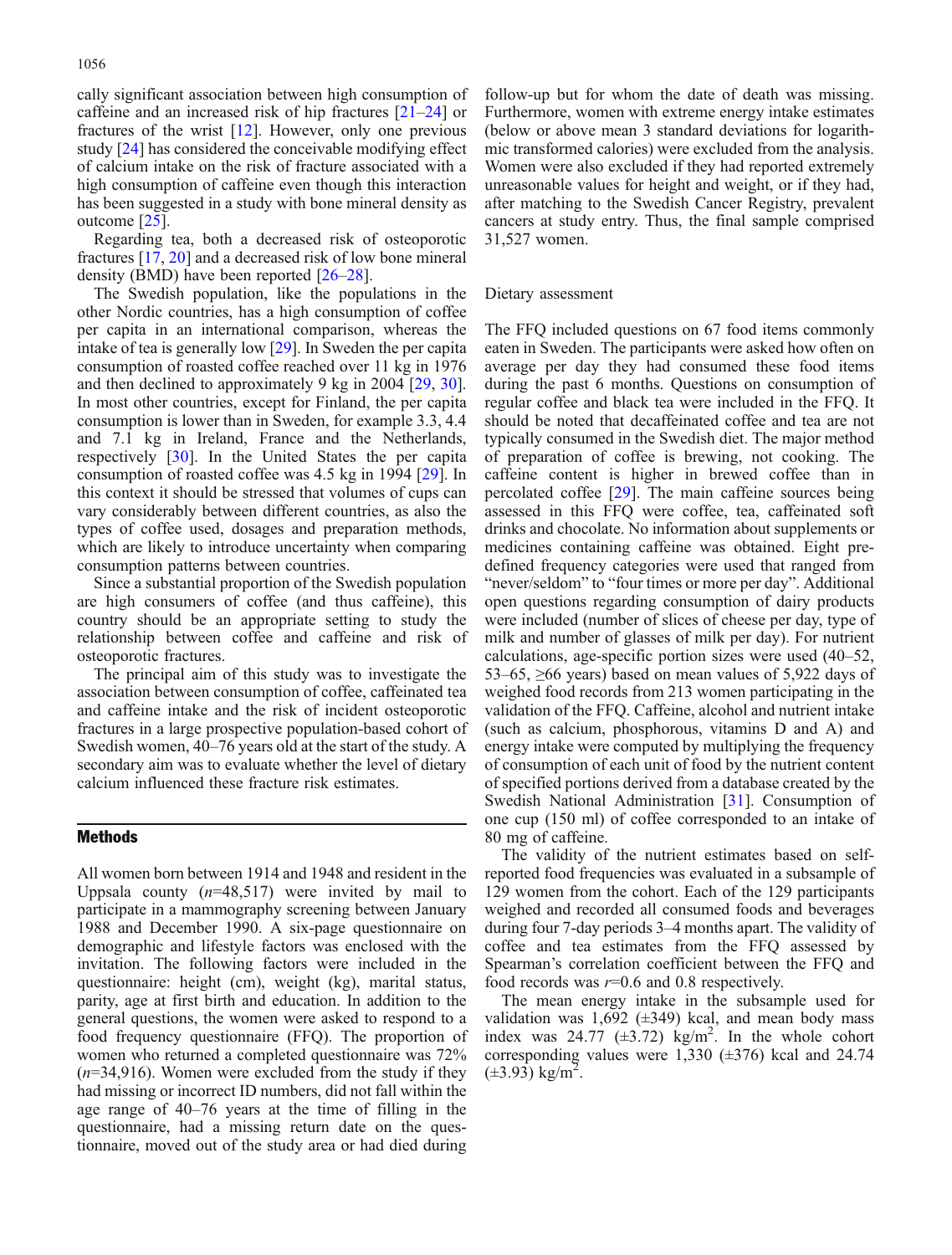<span id="page-2-0"></span>Identification of fracture cases and follow-up of the cohort

All types of fracture considered typical osteoporotic fractures [\[32\]](#page-8-0) were identified in women in the county of Uppsala. These involve all fractures of the proximal femur, i.e. hip fractures, fractures of the pelvis, spine, distal forearm and proximal humerus. Fracture cases in the study cohort were identified by matching the unique personal identification number of the study participants with the local outpatient registers, hospital discharge records and X-ray records from January 1988 through December 2000. The registers at the three hospitals of the Uppsala county and the two primary care centers with X-ray equipment were used. In addition, the ascertainment of hip fracture cases was completed by use of the nationwide Swedish inpatient register. In this register all hospital admissions in the Uppsala county have been reported since 1964. The validity of the fracture register data is high with an accuracy of 99% [[33](#page-8-0), [34\]](#page-8-0). Women identified as having had a fracture of the hip, distal forearm, pelvis, spine or proximal humerus before study entry were excluded; thus only women with a first-incident fracture were included in the analyses. Fractures that were due to high-energy trauma were retained in the analysis because there are indications of a comparable increased low and high trauma fracture risk with decreasing bone density in the elderly [[35\]](#page-8-0). Pathologic fractures that were due to cancer, unfortunately, could not be excluded if they had erroneously been coded as a traumatic fracture in that we did not have the possibility to identify these cases, though we did exclude women with prevalent cancers. However, the proportion of fractures with these causes is low, being approximately 1% in comparison with those that are due to low-energy trauma.

## Statistical analyses

Cox proportional hazards models were used to estimate hazard ratios (HRs) with 95% confidence intervals (CIs) measuring the association between exposure and the occurrence of osteoporotic fractures. Person-years were calculated for each woman from the date of entry into the cohort to the date of death, the date of migration from the study area or to the end of the follow-up period (31 December 2000). The women were grouped into four categories of consumption:  $\leq 1$  cup/day, 1 cup/day, 2–3 cups/day and 4 cups (600 ml) or more per day for coffee and for tea consumption, and quintiles of caffeine intake. To examine the linear trend the exposure variables were entered into the models as consecutive integers of the four coffee and tea categories, respectively, and the five caffeine categories.

The basic model used to estimate HRs included age at study entry divided into 5-year age groups. In a multivar-

Table 1 Baseline characteristics of the study cohort by amount of coffee consumption (1 cup of coffee is assumed to contain 150 ml)

| Coffee consumption        |                                     |                       |                           |                                  |
|---------------------------|-------------------------------------|-----------------------|---------------------------|----------------------------------|
|                           | $\leq 1$ cup/day ( <i>n</i> =2,520) | 1 cup/day $(n=4,128)$ | 2–3 cups/day $(n=18,703)$ | $≥4$ cups/day ( <i>n</i> =5,887) |
| Person-years              | 25,636                              | 41,693                | 193,950                   | 61,872                           |
|                           | Mean $\pm SD$                       |                       |                           |                                  |
| Age at baseline (years)   | 53.9±10.4                           | $57.5 \pm 10.6$       | $54.6 \pm 10.0$           | $50.0 \pm 8.2$                   |
| Calcium intake (mg/day)   | $692 \pm 218$                       | $704 \pm 203$         | $701 \pm 189$             | 708±191                          |
| Vitamin D intake (µg/day) | $3.17 \pm 1.10$                     | $3.25 \pm 1.02$       | $3.29 \pm 1.00$           | $3.30 \pm 1.03$                  |
| Vitamin A intake (mg/day) | $0.90 \pm 0.56$                     | $0.89 \pm 0.44$       | $0.90 \pm 0.42$           | $0.92 \pm 0.50$                  |
| Energy intake (kcal/day)  | 1254±386                            | 1255±359              | 1333±356                  | 1399±402                         |
| Weight (kg)               | $66.4 \pm 12.0$                     | $66.6 \pm 11.3$       | $66.6 \pm 10.7$           | $66.7 \pm 11.2$                  |
| Height (cm)               | $164.2\pm 6.1$                      | $163.9 \pm 5.8$       | $164.2 \pm 5.8$           | $164.7 \pm 5.8$                  |
| Body mass index $(kg/m2)$ | $24.6 \pm 4.3$                      | 24.8±4.07             | $24.7 \pm 3.8$            | $24.6 \pm 3.9$                   |
|                           | $n$ (%)                             |                       |                           |                                  |
| Education                 |                                     |                       |                           |                                  |
| Low $(≤12 \text{ years})$ | 1,709 (68)                          | 3,103(75)             | 14,318 (77)               | 4,405(75)                        |
| High $(\leq 12$ years)    | 811 (32)                            | 1,025(25)             | 4,385 (23)                | 1,482(25)                        |
| Marital status            |                                     |                       |                           |                                  |
| Married/cohabitant        | 1,692(67)                           | 2,838(69)             | 14,065(75)                | 4,460 (76)                       |
| Single/widow              | 828 (33)                            | 1,290(31)             | 4,647(25)                 | 1,427(24)                        |
| Children                  |                                     |                       |                           |                                  |
| $\boldsymbol{0}$          | 366(15)                             | 614(15)               | 2,133(11)                 | 524 (9)                          |
| 1                         | 411(16)                             | 708 (17)              | 2,999(16)                 | 929 (16)                         |
| 2                         | 887 (35)                            | 1,427(35)             | 7,409(40)                 | 2,362 (40)                       |
| 3                         | 527 (21)                            | 879 (21)              | 4,104(22)                 | 1,374(23)                        |
| 4                         | 195(8)                              | 325(8)                | 1,360(7)                  | 460(8)                           |
| $5+$                      | 134(5)                              | 175(4)                | 698 (4)                   | 238(4)                           |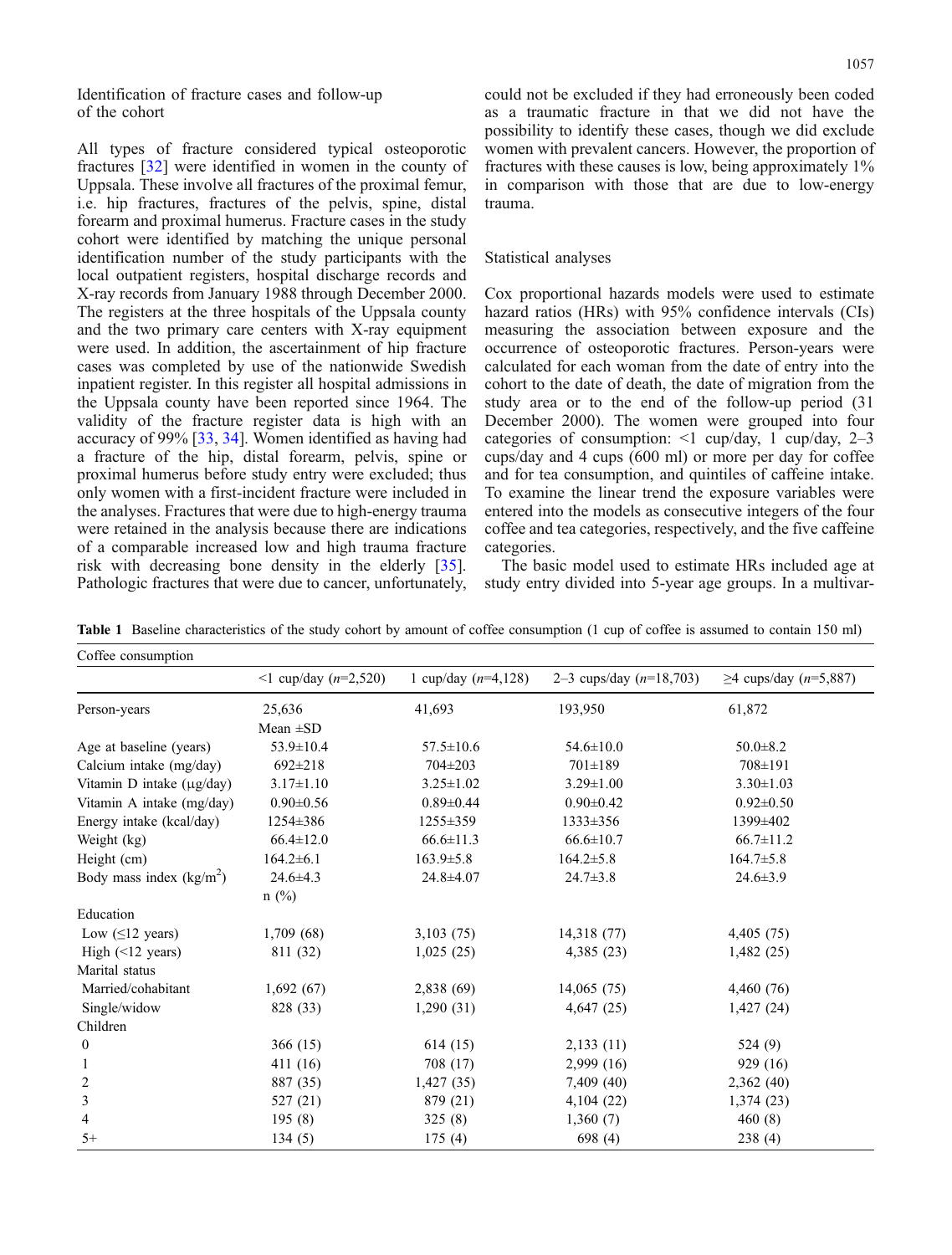iate model we further included height, weight, intake of vitamin D, vitamin A, calcium, phosphorus, alcohol and energy (all continuous), educational level (low vs high) and marital status (married or cohabitant vs single or widowed). Parity and age at first birth were not included in the model, as they did not influence the estimates more than marginally.

Because an effect modification by calcium had been indicated in an earlier study of caffeine intake and bone density [\[9](#page-8-0)], interactions were examined by inclusion in the model of product terms between the respective exposures and calcium intake. Fracture risk associated with the exposures was then separately estimated in a low and a high calcium group stratified by the mean dietary calcium intake (700 mg/day) of the cohort.

To obtain a more limitless view of the shape of the association between consumption of caffeine and the risk of osteoporotic fractures a restricted Cox's regression spline line model was also applied [\[36\]](#page-8-0). The knots in the spline analysis are 105, 210 and 341 mg caffeine, which are equivalent to the 10, 50 and 90 percentiles, respectively. The results of this analysis are presented as a smoothed plot with 95% CIs. All analyses were done using SAS version 8.02 (SAS Institute Inc, Cary, NC, USA).

# **Results**

#### Fractures during follow-up

During an average of 10.3 years of follow-up and a total of 321,151 person-years, we observed 3,279 cases with first osteoporotic fractures at any fracture site, which equals a cumulative average incidence of 1% of the women having had a fracture per year. Of these osteoporotic fractures, 880 were found to be fractures of the hip. In addition, 524 women with a fracture of the pelvis, 405 with a vertebral fracture, 1,972 with a distal forearm fracture and 633 with a fracture of the proximal humerus were identified. At the event of fracture, the mean age of the women was 67.2 years with a median of 68.4 years. Characteristics of the participants are presented in Table [1](#page-2-0).

## **Coffee**

The consumption of coffee in this cohort was high since approximately 59% of the participants reported a consumption of 2–3 cups of coffee daily and about 19% reported a daily intake of 4 cups (600 ml) of coffee or more. A statistically significant linear trend (Table 2) for an increased risk of all fractures with increasing coffee drinking was observed ( $p$  for trend 0.002). The trend was also significant when we excluded hip fracture cases from the analyses  $(p=0.02)$ . Nevertheless, a nonlinear risk was indicated by the significant inclusion of a quadratic term  $(p=0.01)$  of daily coffee consumption, together with coffee as an ordinary continuous term in the multivariate model. The increase in risk was mainly confined to those women who consumed 4 cups of coffee per day or more. Inclusion of tea consumption in the multivariate model did not more than marginally affect our estimates for coffee.

We observed that the association between coffee consumption and fracture risk was modified by calcium intake: the  $p$  value for interaction was 0.02. The multivariate p value for trend of fracture risk with coffee intake in women below the estimated average calcium intake of 700 mg/day was 0.002; for women with an estimated higher calcium intake, the multivariate  $p$  value for trend was 0.18. Those drinking 4 cups of coffee or more per day

Table 2 Coffee consumption at baseline 1988–1990, hazards ratios (HRs) and 95% confidence intervals (95% CIs) of osteoporotic fracture in 31,527 women (1 cup of coffee is assumed to contain 150 ml)

|                                            | $\leq 1$ cup/day | 1 $cup/day$         | $2-3$ cups/day      | $4+$ cups/day     | $p$ for trend |
|--------------------------------------------|------------------|---------------------|---------------------|-------------------|---------------|
| Number of cases                            | 255              | 504                 | 2,024               | 508               |               |
| Number of person-years                     | 25,704           | 41,949              | 194,537             | 62,050            |               |
| Age-adjusted HR (95% CI)                   | $1.0$ (ref)      | $0.96(0.82 - 1.12)$ | $1.01(0.89-1.15)$   | $1.15(0.99-1.34)$ | 0.03          |
| Multivariate-adjusted HR* (95% CI)         | $1.0$ (ref)      | $0.97(0.83 - 1.14)$ | $1.06(0.92 - 1.21)$ | $1.22(1.04-1.43)$ | 0.002         |
| Calcium intake $(\leq 700 \text{ mg/day})$ |                  |                     |                     |                   |               |
| Number of cases                            | 132              | 256                 | 1038                | 269               |               |
| Number of person-years                     | 14,120           | 22,356              | 102,920             | 30,896            |               |
| Age-adjusted HR (95% CI)                   | $1.0$ (ref)      | $0.97(0.79-1.21)$   | $1.03(0.86-1.24)$   | $1.27(1.03-1.57)$ | 0.01          |
| Multivariate-adjusted HR* (95% CI)         | $1.0$ (ref)      | $0.96(0.77-1.20)$   | $1.07(0.89-1.29)$   | $1.33(1.07-1.65)$ | 0.002         |
| Calcium intake $(\geq 700 \text{ mg/day})$ |                  |                     |                     |                   |               |
| Number of cases                            | 123              | 248                 | 986                 | 239               |               |
| Number of person-years                     | 11,583           | 19,593              | 91,617              | 31,154            |               |
| Age-adjusted HR (95% CI)                   | $1.0$ (ref)      | $0.94(0.76-1.17)$   | $0.99(0.82 - 1.19)$ | $1.04(0.83-1.30)$ | 0.52          |
| Multivariate-adjusted HR* (95% CI)         | $1.0$ (ref)      | $0.98(0.78-1.24)$   | $1.05(0.86-1.29)$   | $1.13(0.89-1.42)$ | 0.18          |

\*Hazard ratios and 95% confidence intervals are adjusted for age at study entry (in 5-year categories), height, weight, total caloric intake, vitamin D intake, vitamin A intake, calcium intake, phosphorous intake, alcohol intake (all continuous), education (low vs high), marital status (married or cohabitant vs single or widowed)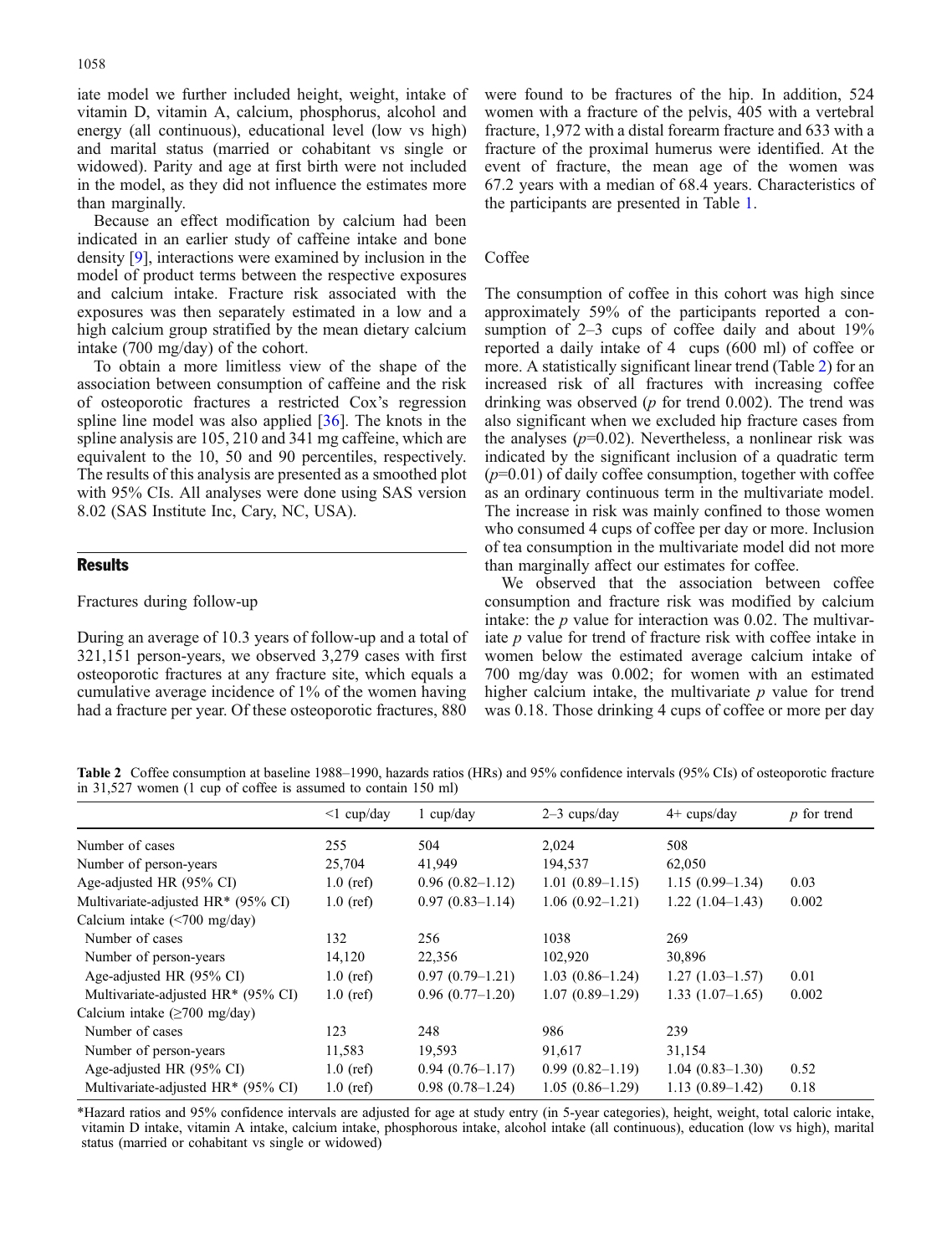compared to less than 1 cup/day in the low calcium intake subcohort had a HR of 1.33 (95% CI: 1.07–1.65). When the same comparison was done within the high calcium consumers, the HR was found to be 1.13 (95% CI: 0.89– 1.42). If we restricted the analyses to cases who had sustained two or more fracture types (i.e. those with higher propensity of fractures,  $n=736$ ), the corresponding HR was further strengthened in the low but not in the high calcium intake group: HR 1.88 (95% CI: 1.17–3.00) and HR 0.89 (95% CI: 0.53–1.45).

#### Tea

We found no statistically significant associations between consumption of tea and incidence of osteoporotic fractures (Table 3). Moreover, no significant interaction with calcium intake was observed  $(p$  value for interaction 0.25) and the results, therefore, remained similar after stratification by calcium intake (data not shown).

# Caffeine

Because the major source of caffeine intake is coffee (Spearman's correlation coefficient=0.8), we also expectedly found (Table [4\)](#page-5-0) an increased risk of fracture with a high caffeine intake (multivariate  $p$  for trend 0.008). Women in the highest quintile of caffeine intake (median intake 350 mg/day) compared with women in the lowest quintile of intake (median intake 100 mg/day) had a statistically significant increased risk of fracture 1.20 (95% CI: 1.07–1.35). When we stratified the cohort by calcium intake (p for interaction 0.07 between caffeine and calcium intake), the increased risk for any osteoporotic fracture was statistically significant only when the calcium intake was low (<700 mg/day). In this case, the multivariate-adjusted HR of highest compared with lowest quintile of caffeine intake was 1.28 (1.09–1.50), with a tendency of an increased risk also in quintile 4. The overall trend was found to be statistically significant  $(p=0.003)$ , whereas no significant trend towards an increased risk with higher caffeine intake was observed in those with a high calcium intake. We furthermore restricted the analyses to women with two fracture types or more during follow-up. Among those with a low calcium intake, women within the highest caffeine intake quintile compared to the lowest quintile conferred a HR of 1.49 (95% CI: 1.13–1.96), whereas the same comparison among women with higher calcium consumption gave a HR of 1.01 (95% CI: 0.73–1.39).

In an effort to describe the unrestricted relationship between intake of caffeine and the risk of fractures a multivariate cubic spline Cox's regression analysis with 80 mg caffeine (equivalent to approximately 1 cup of coffee) intake level as a fixed reference was carried out. The smoothed exposure-effect curve shown in Fig. [1](#page-5-0) indicates that the risk of osteoporotic fractures is significantly increased by an intake between approximately 300 and 350 mg caffeine daily or higher corresponding to the highest quintile of caffeine intake in this cohort or 4 cups (600 ml) or coffee or more.

# **Discussion**

In this large prospective cohort of Swedish women a daily intake of caffeine equivalent to approximately 4 cups (600 ml) of coffee or more was associated with a significantly increased risk of osteoporotic fractures. This association was only apparent when the calcium intake was low and especially pronounced for women who had higher propensity for fractures, i.e., two osteoporotic fracture types or more. In contrast, no statistically significant association was observed for caffeinated tea in relation to fracture risk.

#### Previous fracture studies

Studies that have examined an association between consumption of coffee and intake of caffeine and risk of osteoporotic fractures have indicated conflicting results. An association between intake of coffee or caffeine and increased risk of osteoporotic fractures in general or hip fractures specifically was found in some cohort studies [[21](#page-8-0)–[24\]](#page-8-0), whereas a positive association with wrist fractures was found in only one study [\[12\]](#page-8-0).

Kiel et al. [[22](#page-8-0)] studied the intake of caffeine in relation to the risk of hip fracture in the Framingham cohort. The study population consisted of 3,170 men and women (aged 50–84 years). Hip fractures were reported in 135 individuals during the 12-year follow-up. Intake of  $\geq 2.5$ 

Table 3 Tea consumption at baseline 1988–1990, hazards ratios (HRs) and 95% confidence intervals (95% CIs) of osteoporotic fracture in 31,527 women (1 cup of tea is assumed to contain 200 ml)

|                                                | $\leq 1$ cup/day | cup/day           | $2-3$ cups/day    | $4+$ cups/day     | $p$ for trend |
|------------------------------------------------|------------------|-------------------|-------------------|-------------------|---------------|
| Number of cases                                | 2.017            | 835               | 231               | 16                |               |
| Number of person-years                         | 198.518          | 85,977            | 26,842            | 2.605             |               |
| Age-adjusted HR (95% CI)                       | $1.0$ (ref)      | $0.97(0.90-1.06)$ | $1.01(0.88-1.16)$ | $0.85(0.52-1.39)$ | 0.64          |
| Multivariate-adjusted HR <sup>*</sup> (95% CI) | $1.0$ (ref)      | $0.96(0.89-1.05)$ | $0.97(0.84-1.11)$ | $0.80(0.48-1.33)$ | 0.28          |

\*Hazard ratios and 95% confidence intervals are adjusted for age at study entry (in 5-year categories), height, weight, total caloric intake, vitamin D intake, vitamin A intake, calcium intake, phosphorous intake, alcohol intake (all continuous), education (low vs high), marital status (married or cohabitant vs single or widowed)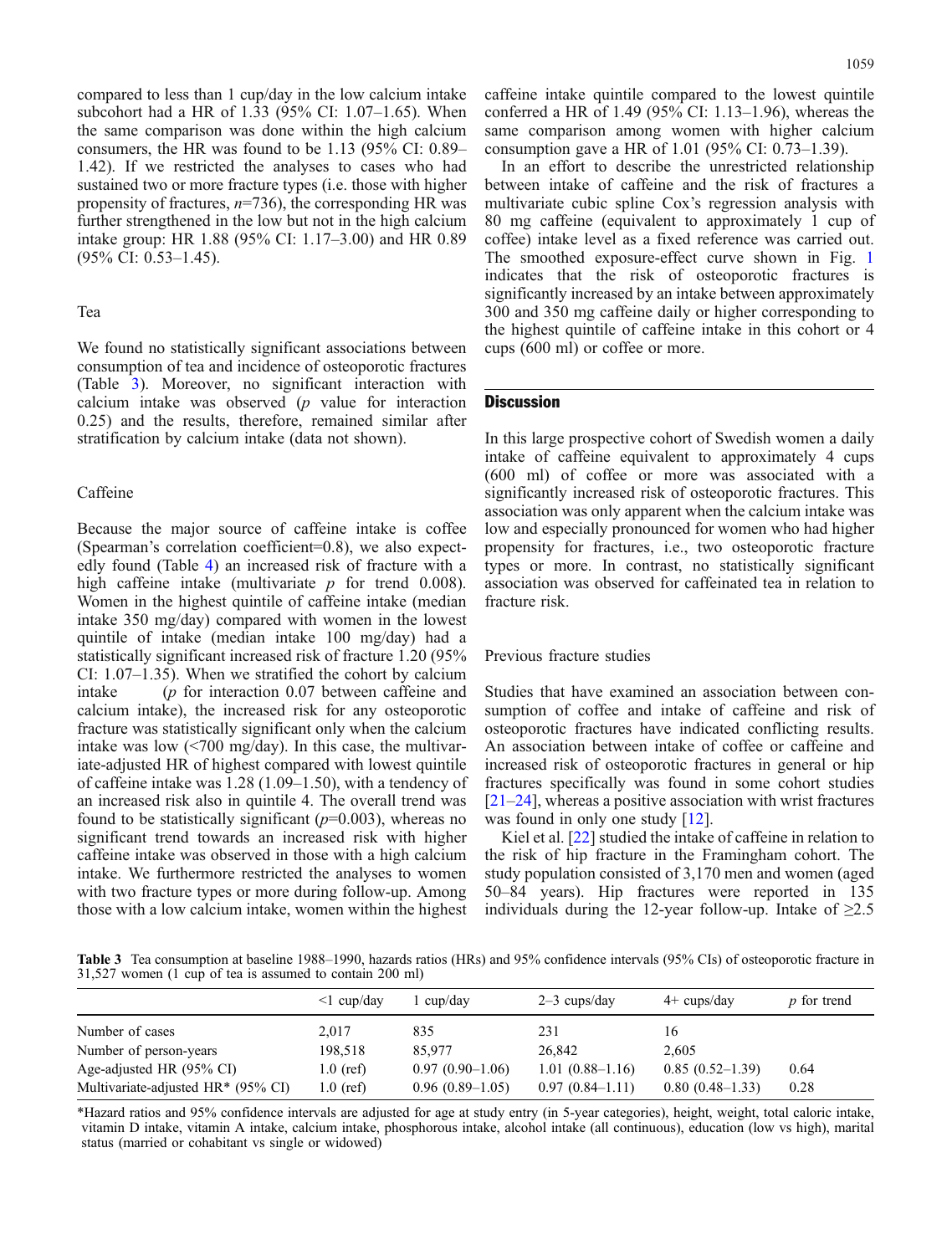|                                              | Quintiles of daily caffeine intake (mg/day) |             |                                                                                  |             |                                           |               |
|----------------------------------------------|---------------------------------------------|-------------|----------------------------------------------------------------------------------|-------------|-------------------------------------------|---------------|
|                                              |                                             | 2           | 3                                                                                | 4           | 5                                         | $p$ for trend |
|                                              | $200$                                       | $200 - 209$ | $210 - 249$                                                                      | $250 - 329$ | $>329+$                                   |               |
| Number of cases                              | 710                                         | 715         | 673                                                                              | 598         | 614                                       |               |
| Number of person-years                       | 60,207                                      | 59,251      | 68,155                                                                           | 63,162      | 74,268                                    |               |
| Median intake (mg/day)                       |                                             |             |                                                                                  |             |                                           |               |
| Age-adjusted HR (95% CI)                     | $1.0$ (ref)                                 |             | $1.02$ (0.92–1.13) 0.97 (0.88–1.08) 1.03 (0.92–1.15) 1.15 (1.03–1.28) 0.03       |             |                                           |               |
| Multivariate-adjusted $HR*(95\% \text{ CI})$ | $1.0$ (ref)                                 |             | $1.06(0.95-1.18)$ 1.00 $(0.90-1.12)$ 1.06 $(0.95-1.19)$ 1.20 $(1.07-1.35)$ 0.008 |             |                                           |               |
| Calcium intake $(\leq 700 \text{ mg/day})$   |                                             |             |                                                                                  |             |                                           |               |
| Number of cases                              | 363                                         | 370         | 321                                                                              | 329         | 319                                       |               |
| Number of person-years                       | 32,495                                      | 31,819      | 35,591                                                                           | 33,912      | 37,006                                    |               |
| Age-adjusted HR (95% CI)                     | $1.0$ (ref)                                 |             | $1.03(0.89-1.20)$ 0.91 $(0.79-1.07)$ 1.11 $(0.96-1.29)$ 1.24 $(1.06-1.45)$ 0.008 |             |                                           |               |
| Multivariate-adjusted $HR*(95\% \text{ CI})$ | $1.0$ (ref)                                 |             | $1.07(0.92-1.24)$ 0.96 $(0.82-1.12)$ 1.16 $(0.99-1.35)$ 1.28 $(1.09-1.50)$ 0.003 |             |                                           |               |
| Calcium intake $(\geq 700 \text{ mg/day})$   |                                             |             |                                                                                  |             |                                           |               |
| Number of cases                              | 347                                         | 345         | 352                                                                              | 269         | 295                                       |               |
| Number of person-years                       | 27,712                                      | 27,432      | 32,564                                                                           | 29,249      | 37,261                                    |               |
| Age-adjusted HR (95% CI)                     | $1.08$ (ref)                                |             | $1.03(0.88-1.19)$ 1.04 $(0.89-1.21)$                                             |             | $0.96(0.81-1.12)$ 1.08 $(0.92-1.27)$ 0.66 |               |
| Multivariate-adjusted HR* (95% CI)           | $1.0$ (ref)                                 |             | $1.06(0.91-1.24)$ 1.06 $(0.91-1.24)$ 0.98 $(0.82-1.15)$ 1.13 $(0.96-1.34)$ 0.40  |             |                                           |               |

<span id="page-5-0"></span>Table 4. Quintiles of caffeine consumption at baseline 1988–1990, hazards ratios (HRs) and 95% confidence intervals (95% CIs) of osteoporotic fracture in 31,527 women

\*Hazard ratios and 95% confidence intervals are adjusted for age at study entry (in 5-year categories), height, weight, total caloric intake, vitamin D intake, vitamin A intake, calcium intake, phosphorous intake, alcohol intake (all continuous), education (low vs high), marital status (married or cohabitant vs single or widowed

units of caffeine/day (1 cup of coffee=1 unit of caffeine; corresponding amount in mg not stated) was found to significantly increase the risk of hip fractures (RR: 1.69, 95% CI: 1.05–2.74) in comparison with a intake of  $0-1$ units of caffeine per day. The increased risk was mainly concentrated to women aged 65 years or older. The investigators focused only on caffeine and did not consider the exposure to coffee and tea separately. As some studies have indicated that tea could exert a protective effect on BMD [[26](#page-8-0)–[28](#page-8-0)], it is possible that this could influence the

interpretation of the results. Data by dietary calcium were not presented.

In the Nurses Health Study [[21](#page-8-0)] 84,484 women were studied over a 6-year period regarding any associations between intake of caffeine and consumption of coffee, tea and cola drinks and fractures of the hip or the forearm. During the 6-year follow-up, 65 cases of hip fractures were reported. A significantly elevated risk of hip fracture (RR: 2.95, 95% CI: 1.18–7.38) was found in women consuming  $\geq$ 817 mg caffeine per day in comparison with those consuming <192 mg/day. The consumption of >4 cups of

Fig. 1 Multivariate adjusted hazard ratios (HRs) with 95% confidence intervals (CIs) (narrow lines) of any osteoporotic fracture by dietary caffeine intake. The smoothed curve was fitted with a restricted cubic Cox's regression spline model with a caffeine intake of 80 mg/day, corresponding to approximately 1 cup of coffee (corresponding to 150 ml) as the reference. The model included age at study entry (in 5-year categories), height, weight, total caloric intake, vitamin D intake, vitamin A intake, calcium intake, phosphorous intake, alcohol intake (all continuous), education (low vs high) and marital status (married or cohabitant vs single or widowed)

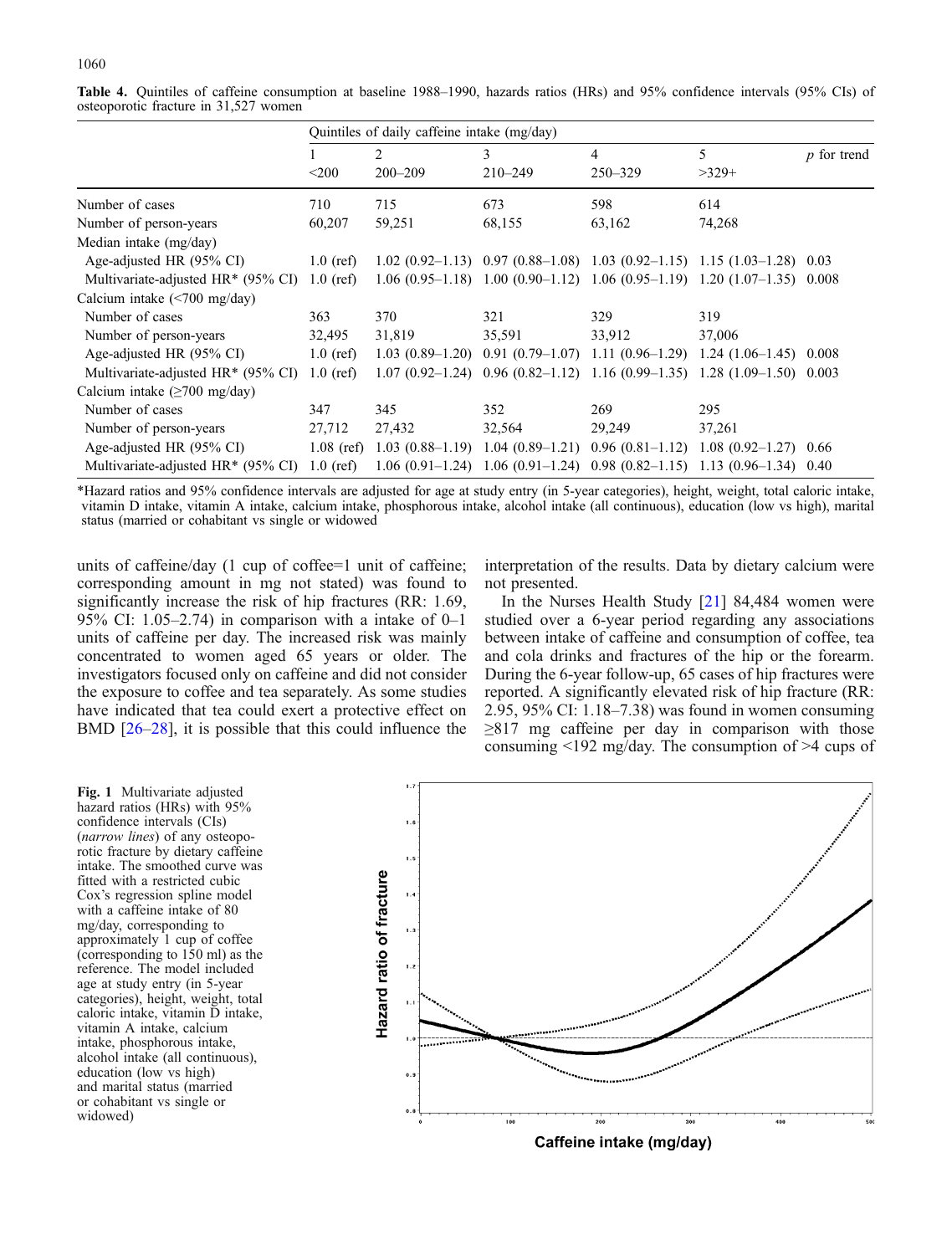coffee/day versus 0 cups of coffee/day resulted in a relative risk of hip fracture of 3.35 (95% CI: 1.32–8.49). Even though 593 fractures of the forearm were included in the analysis, no increased risk in relation to caffeine or coffee was discovered at this fracture site.

Cummings et al. (1995) [[23](#page-8-0)] studied risk factors for hip fracture in a cohort of 9,516 women 65 years and over. During a follow-up of 4 years, 192 women experienced their first hip fracture. The relative risk for hip fracture was found to be 1.2 (95% CI: 1.0–1.4) per 190 mg caffeine intake, an estimate that was adjusted for a substantial number of covariates, including BMD.

Meyer et al. (1997) [\[24\]](#page-8-0) investigated dietary factors (including coffee) and the incidence of hip fractures in an 11-year follow-up of middle-aged (19,752 women and 20,035 men) Norwegians. During follow-up, 213 hip fractures were identified. No linear dose-response relationship was detected but an elevated risk (of borderline significance) for hip fracture restricted to women drinking ≥9 cups (1 cup=115 ml) of coffee daily (RR: 1.94, 95% CI: 0.96–3.91). No interaction was found between intake of calcium and coffee.

In the Iowa Women's Health Study, Hansen et al. (2000) [[12](#page-8-0)] examined the association between caffeine intake and fractures among 34,703 postmenopausal women aged 55– 69 years. The total number of fractures at a 6.5-year followup was 4,378, including 288 forearm, 1,128 wrist, 275 hip, 416 vertebral and 2,920 other fractures. For the combined fracture sites, the adjusted RR for highest  $(=>503.8$  mg/ day) versus lowest  $(=0-65.1 \text{ mg/day})$  quintile of caffeine intake was 1.09 (95% CI: 0.99–1.21). Making the same comparisons, wrist fractures were found to be positively (RR: 1.37, 95% CI: 1.11–1.69) and upper arm fractures negatively associated (RR: 0.67, 95% CI: 0.48–0.94) with caffeine intake. No increased risk of hip fracture was detected (RR: 0.92, 95% CI: 0.62–1.36). It should be noted that case ascertainment might have been a problem in this study since it relies largely on self-reports with no X-ray confirmation of the fractures. The participants might have had difficulty to distinguish a forearm from a wrist fracture. Because it is known that osteoporotic fractures are associated with increased mortality [\[3](#page-7-0)], the problem with survival bias might also be introduced with the use of selfreports of fractures. Another problem in the study is that it is unclear if all the reported fractures could be classified as osteoporotic.

Conversely, no association between consumption of coffee or caffeine intake and risk of osteoporotic fractures was observed in other cohort studies  $[10-12]$  $[10-12]$  $[10-12]$  $[10-12]$  or in several case-control studies  $[14–20]$  $[14–20]$  $[14–20]$  $[14–20]$ . Explanations for the negative results might be an overly small study size with few fracture cases  $[13-16, 18, 19, 37]$  $[13-16, 18, 19, 37]$  $[13-16, 18, 19, 37]$  $[13-16, 18, 19, 37]$  $[13-16, 18, 19, 37]$  $[13-16, 18, 19, 37]$  $[13-16, 18, 19, 37]$  $[13-16, 18, 19, 37]$  $[13-16, 18, 19, 37]$ , a relatively low consumption of coffee [\[11\]](#page-8-0), a narrow exposure range [[17](#page-8-0)], lack of analyses of recent coffee consumption [\[17\]](#page-8-0) and that consumption of tea and coffee was not considered separately [\[16,](#page-8-0) [18](#page-8-0)]. In addition, the study by Kanis et al. [[20](#page-8-0)] only dealt with data regarding the risk of osteoporotic fractures in men.

# Proposed mechanisms

There is some experimental evidence supporting a negative effect of caffeine on bone. Following caffeine administration, teratogenic effects on ossification of the fetus have been observed in some [\[38,](#page-8-0) [39\]](#page-8-0), but not all [\[40](#page-8-0), [41\]](#page-8-0) rodent studies. Furthermore, a few studies have indicated that high doses of caffeine can influence bone development in rats postnatally [[42](#page-8-0), [43](#page-8-0)]. In addition, administration of coffee or caffeine to rats was followed by a negative calcium balance [\[44,](#page-8-0) [45\]](#page-8-0), an effect that could possibly be explained by an increase in the excretion of urinary and faecal calcium [[44](#page-8-0), [45\]](#page-8-0).

Several human metabolic studies [\[46](#page-8-0)–[49](#page-9-0)] have displayed that caffeine exerts a slight negative effect on calcium balance. All these studies demonstrated that caffeine-induced diuresis generates a rapid increase in the loss of calcium via urine. Though this effect was shown to be affected by night-time compensatory renal calcium conservation, the overall result was net increase in renal excretion of calcium [\[50\]](#page-9-0). On the other hand, other investigators [[8,](#page-8-0) [51](#page-9-0), [52](#page-9-0)] could not detect any significant increase in calcium excretion after a high caffeine intake. In these latter studies, however, calcium balance was negative, which probably could be explained by a decrease in calcium absorption [\[53\]](#page-9-0).

Other researchers have suggested that the negative effect of caffeine on BMD may be detected only at low intake levels of calcium. In the cross-sectional study by Barrett-Connor and co-workers [\[25\]](#page-8-0) an association between consumption of coffee and a decrease in BMD was found, but only when the intake of milk was low, i.e. the negative effect of 2 cups of coffee or more on bone density was offset by just one glass of milk. Furthermore, Harris and Dawson-Hughes [[9](#page-8-0)] demonstrated that postmenopausal women regarded as low consumers of calcium (<744 mg/day) with a high caffeine intake (>450 mg/day) had significantly more bone loss than women consuming less caffeine. Women with higher intake of calcium did not differ in bone loss, regardless of their caffeine consumption. In addition, Rapuri et al. [\[54\]](#page-9-0) observed that a caffeine intake in amounts exceeding 300 mg/day accelerated bone loss in the spine in elderly postmenopausal women, an observation especially pronounced for those with the tt genetic variant of vitamin D receptor. Our results extend these findings, indicating that dietary calcium intake may also modulate the association between coffee as well as caffeine intake on the risk of fractures.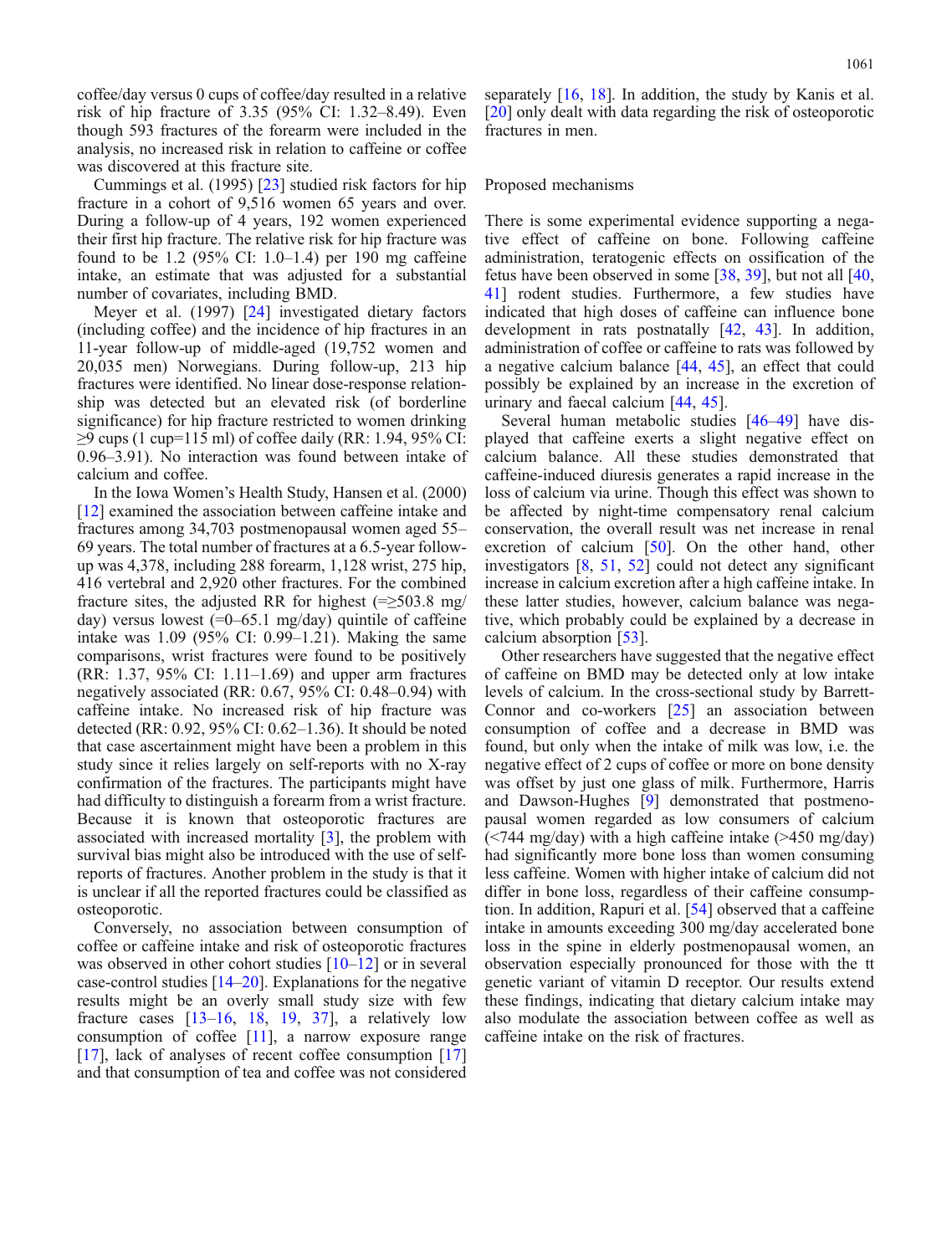#### <span id="page-7-0"></span>Tea and the risk of osteoporotic fractures

Few studies have considered the association between consumption of tea and risk of osteoporotic fractures. Two  $[17, 20]$  $[17, 20]$  $[17, 20]$  $[17, 20]$  $[17, 20]$  of three  $[14, 17, 20]$  $[14, 17, 20]$  $[14, 17, 20]$  $[14, 17, 20]$  case-control studies have, in fact, reported an inverse association with high tea consumption, whereas none of the cohort studies has shown any significant associations [[11,](#page-8-0) [28](#page-8-0)]. Other studies [[26](#page-8-0)–[28\]](#page-8-0) have observed a positive association between BMD in women and tea consumption. Possible explanations for this increase in BMD may be the fluoride, the phytooestrogen or the antioxidant content of tea [[27](#page-8-0)]. In the present study we were not able to detect any association between tea consumption and fracture risk, which might be explained by few high consumers of tea in our cohort. Drinking green tea, especially rich in phytooestrogens and antioxidants, is also uncommon in Sweden.

#### Advantages and limitation of our study

There are several advantages of our design. In this study we have been able to use data from a large population-based cohort of middle-aged and elderly women. The mean follow-up of 10 years was sufficiently long to detect an adequate number of osteoporotic fractures. The incidence of osteoporotic fractures in our prospective cohort is high and our analyses include a larger number of fractures compared to most earlier investigations. Because of good case ascertainment by use of X-ray diagnosis, we believe that the fractures found in the cohort are well confirmed. All fractures were identified by registers and thus probably only a small proportion of the fractures in the cohort was overlooked. The amount of coffee consumed in this cohort varied considerably. In contrast to investigations carried out in other countries, there are many participants in this study who consume high amounts of coffee. Another advantage of our design is the focus not only on caffeine intake but also on the exposure to coffee and tea separately. This might be an important point because some studies have indicated that tea could have a positive influence on BMD [\[26](#page-8-0)–[28](#page-8-0)]. Our estimates were only marginally affected when adjustments were made for several conceivable covariates, e.g. body weight, vitamin A, vitamin D, alcohol and total energy intake. The prospective design with first fractures enabled us to eliminate selective information that was due to recall bias or changes in dietary habits because of the fracture event. Unknown factors may, however, have distorted our findings.

Moreover, our study has several potential limitations. For instance, it is likely that there may be some degree of error in the exposure measurement since it is based on a single FFQ, although according to a long-term stability study [[55\]](#page-9-0) the correlations between food group intakes in 1987 (current FFQ) and in 1997 (second FFQ) were found to be significant ( $p<0.0001$ ). As indicated in the dietary assessment the mean reported energy intake is lower than expected for women aged 40–74 years and we estimated the proportion of subjects below a physical activity level (PAL) of 1.35 to 21.5%.

Another limitation is that data on actual intake of caffeine are lacking as no direct measurements of the beverages were made. The measurement error of caffeine is likely to result in an underestimation of the fracture risk. Furthermore, no information regarding supplements containing caffeine was collected even though the use of these types of preparation was probably unusual in Sweden at the time the participants in this study responded to the FFQ or during the follow-up. Supplemental calcium, vitamin D and medications such as oestrogens, which can affect fracture risk, were also missing. However, in an earlier nested case-control study within the same cohort, coffee intake was not related to oestrogen or supplement use [[18](#page-8-0)].

We also lack data on important lifestyle characteristics such as smoking and physical activity. Yet, in this context it should be mentioned that some cohort studies [[21](#page-8-0)–[24\]](#page-8-0) have quantified and adjusted for smoking in their coffee and caffeine analyses without any substantial effects on the fracture risk estimates. Thus, it might be questioned if adjustment for smoking would have resulted in a substantial change of our risk estimates. In addition, we did adjust for total energy intake that can be regarded as a proxy variable for physical activity, i.e. individuals with a high-energy intake are more prone to have a higher physical activity [\[56\]](#page-9-0).

#### Summary

In summary, our observation demonstrates that Swedish middle-aged and elderly women consuming caffeine in amounts equivalent to approximately 4 cups (600 ml) of coffee or more per day have an increased risk of osteoporotic fractures when their calcium intake was low. This is an important observation in view of the nutritional habits and high risk of fractures of many elderly women.

Acknowledgement This study was supported by grants from the Swedish Research Council.

#### References

- 1. Chrischilles E, Shireman T, Wallace R (1994) Costs and health effects of osteoporotic fractures. Bone 15:377–386
- 2. Riggs BL, Melton LJ 3rd (1992) The prevention and treatment of osteoporosis. N Engl J Med 327:620–627
- 3. Center JR, Nguyen TV, Schneider D, Sambrook PN, Eisman JA (1999) Mortality after all major types of osteoporotic fracture in men and women: an observational study. Lancet 353:878–882
- 4. Cummings SR, Kelsey JL, Nevitt MC, O'Dowd KJ (1985) Epidemiology of osteoporosis and osteoporotic fractures. Epidemiol Rev 7:178–208
- 5. Cooper C, Melton L (1992) Epidemiology of osteoporosis and osteoporotic fractures. Trends Endocrinol Metab 3:224–229
- 6. Cumming RG, Nevitt MC, Cummings SR (1997) Epidemiology of hip fractures. Epidemiol Rev 19:244–257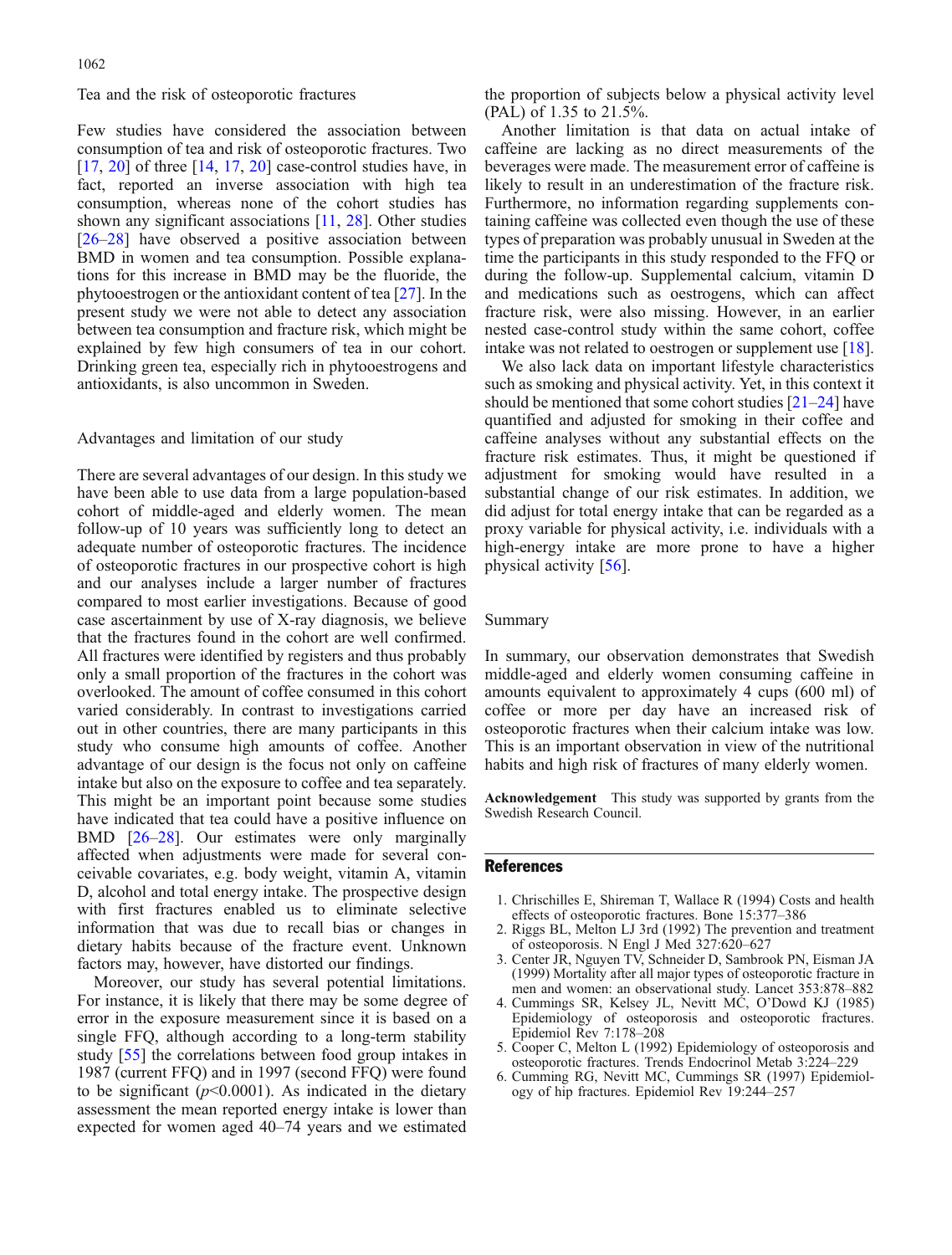- <span id="page-8-0"></span>7. Massey LK, Opryszek MS (1990) No effects of adaptation to dietary caffeine on calcium excretion in young women. Nutr Res 10:741–747
- 8. Barger-Lux MJ, Heaney RP (1995) Caffeine and the calcium economy revisited. Osteoporos Int 5:97–102
- 9. Harris SS, Dawson-Hughes B (1994) Caffeine and bone loss in healthy postmenopausal women. Am J Clin Nutr 60:573–578
- 10. Holbrook TL, Barrett-Connor E, Wingard DL (1988) Dietary calcium and risk of hip fracture: 14-year prospective population study. Lancet 2:1046–1049
- 11. Fujiwara S, Kasagi F, Yamada M, Kodama K (1997) Risk factors for hip fracture in a Japanese cohort. J Bone Miner Res 12:998–1004
- 12. Hansen SA, Folsom AR, Kushi LH, Sellers TA (2000) Association of fractures with caffeine and alcohol in postmenopausal women: the Iowa Women's Health Study. Public Health Nutr 3:253–261
- 13. Huopio J, Kroger H, Honkanen R, Saarikoski S, Alhava E (2000) Risk factors for perimenopausal fractures: a prospective study. Osteoporos Int 11:219–227
- 14. Kreiger N, Gross A, Hunter G (1992) Dietary factors and fracture in postmenopausal women: a case-control study. Int J Epidemiol 21:953–958
- 15. Nieves JW, Grisso JA, Kelsey JL (1992) A case-control study of hip fracture: evaluation of selected dietary variables and teenage physical activity. Osteoporos Int 2:122–127
- 16. Cumming RG, Klineberg RJ (1994) Case-control study of risk factors for hip fractures in the elderly. Am J Epidemiol 139:493–503
- 17. Johnell O, Gullberg B, Kanis JA, Allander E, Elffors L, Dequeker J, Dilsen G, Gennari C, Lopes Vaz A, Lyritis G et al (1995) Risk factors for hip fracture in European women: the MEDOS Study. Mediterranean Osteoporosis Study. J Bone Miner Res 10:1802–1815
- 18. Michaelsson K, Holmberg L, Mallmin H, Sorensen S, Wolk A, Bergstrom R, Ljunghall S (1995) Diet and hip fracture risk: a case-control study. Study Group of the Multiple Risk Survey on Swedish Women for Eating Assessment. Int J Epidemiol 24:771–782
- 19. Tavani A, Negri E, La Vecchia C (1995) Coffee intake and risk of hip fracture in women in northern Italy. Prev Med 24:396–400
- 20. Kanis J, Johnell O, Gullberg B, Allander E, Elffors L, Ranstam J, Dequeker J, Dilsen G, Gennari C, Vaz AL, Lyritis G, Mazzuoli G, Miravet L, Passeri M, Perez Cano R, Rapado A, Ribot C (1999) Risk factors for hip fracture in men from southern Europe: the MEDOS study. Mediterranean Osteoporosis Study. Osteoporos Int 9:45–54
- 21. Hernandez-Avila M, Colditz GA, Stampfer MJ, Rosner B, Speizer FE, Willett WC (1991) Caffeine, moderate alcohol intake, and risk of fractures of the hip and forearm in middleaged women. Am J Clin Nutr 54:157–163
- 22. Kiel DP, Felson DT, Hannan MT, Anderson JJ, Wilson PW (1990) Caffeine and the risk of hip fracture: the Framingham Study. Am J Epidemiol 132:675–684
- 23. Cummings SR, Nevitt MC, Browner WS, Stone K, Fox KM, Ensrud KE, Cauley J, Black D, Vogt TM (1995) Risk factors for hip fracture in white women. Study of Osteoporotic Fractures Research Group. N Engl J Med 332:767–773
- 24. Meyer HE, Pedersen JI, Loken EB, Tverdal A (1997) Dietary factors and the incidence of hip fracture in middle-aged Norwegians. A prospective study. Am J Epidemiol 145:117–123
- 25. Barrett-Connor E, Chang JC, Edelstein SL (1994) Coffeeassociated osteoporosis offset by daily milk consumption. The Rancho Bernardo Study. JAMA 271:280–283
- 26. Hegarty VM, May HM, Khaw KT (2000) Tea drinking and bone mineral density in older women. Am J Clin Nutr 71:1003–1007
- 27. Wu CH, Yang YC, Yao WJ, Lu FH, Wu JS, Chang CJ (2002) Epidemiological evidence of increased bone mineral density in habitual tea drinkers. Arch Intern Med 162:1001–1006
- 28. Chen Z, Pettinger MB, Ritenbaugh C, LaCroix AZ, Robbins J, Caan BJ, Barad DH, Hakim IA (2003) Habitual tea consumption and risk of osteoporosis: a prospective study in the women's health initiative observational cohort. Am J Epidemiol 158:772–781
- 29. <http://www.norden.org/pub/sk/showpub.asp?pubnr=2004:565>
- 30. European Coffee Federation (2004) European Coffee Report
- 31. Bergström L KE, Hagman U, Ericsson HB, Bruce Å (1991) The food composition database KOST: the National Food Administrations's information system for nutritive values of food. Vår Föda 43:439–447
- 32. Seeley DG, Browner WS, Nevitt MC, Genant HK, Scott JC, Cummings SR (1991) Which fractures are associated with low appendicular bone mass in elderly women? The Study of Osteoporotic Fractures Research Group. Ann Intern Med 115:837–842
- 33. Naessen T, Parker R, Persson I, Zack M, Adami HO (1989) Time trends in incidence rates of first hip fracture in the Uppsala Health Care Region, Sweden, 1965–1983. Am J Epidemiol 130:289–299
- 34. Michaelsson K, Baron JA, Farahmand BY, Johnell O, Magnusson C, Persson PG, Persson I, Ljunghall S (1998) Hormone replacement therapy and risk of hip fracture: population based case-control study. The Swedish Hip Fracture Study Group. BMJ 316:1858–1863
- 35. Sanders KM, Pasco JA, Ugoni AM, Nicholson GC, Seeman E, Martin TJ, Skoric B, Panahi S, Kotowicz MA (1998) The exclusion of high trauma fractures may underestimate the prevalence of bone fragility fractures in the community: the Geelong Osteoporosis Study. J Bone Miner Res 13:1337–1342
- 36. Heinzl H, Kaider A (1997) Gaining more flexibility in Cox proportional hazards regression models with cubic spline functions. Comput Methods Programs Biomed 54:201–208
- 37. Holbrook TL, Barrett-Connor E (1991) Calcium intake: covariates and confounders. Am J Clin Nutr 53:741–744
- 38. Elmazar MM, McElhatton PR, Sullivan FM (1982) Studies on the teratogenic effects of different oral preparations of caffeine in mice. Toxicology 23:57–71
- 39. Nakamoto T, Shaye R (1984) Effects of caffeine on the growth of mandible and long bone in protein-energy malnourished newborn rats. Proc Soc Exp Biol Med 177:55–61
- 40. Glajchen N, Ismail F, Epstein S, Jowell PS, Fallon M (1988) The effect of chronic caffeine administration on serum markers of bone mineral metabolism and bone histomorphometry in the rat. Calcif Tissue Int 43:277–280
- 41. Bergman EA, Newbrey JW, Massey LK (1988) Caffeine does not cause in vitro calcium loss from neonatal mouse calvaria. Calcif Tissue Int 43:281–283
- 42. Wink CS, Rossowska MJ, Nakamoto T (1996) Effects of caffeine on bone cells and bone development in fast-growing rats. Anat Rec 246:30–38
- 43. Huang TH, Yang RS, Hsieh SS, Liu SH (2002) Effects of caffeine and exercise on the development of bone: a densitometric and histomorphometric study in young Wistar rats. Bone 30:293–299
- 44. Yeh JK, Aloia JF (1986) Differential effect of caffeine administration on calcium and vitamin D metabolism in young and adult rats. J Bone Miner Res 1:251–258
- 45. Whiting SJ, Whitney HL (1987) Effect of dietary caffeine and theophylline on urinary calcium excretion in the adult rat. J Nutr 117:1224–1228
- 46. Heaney RP (1982) Nutritional factors and estrogen in agerelated bone loss. Clin Invest Med 5:147–155
- 47. Massey LK, Wise KJ (1984) The effect of dietary caffeine on urinary excretion of calcium, magnesium, sodium and potassium in healthy young females. Nutr Res 4:43–50
- 48. Massey LK, Hollingbery PW (1988) Acute effects of dietary caffeine and sucrose on urinary mineral excretion of healthy adolescents. Nutr Res 8:1005–1012